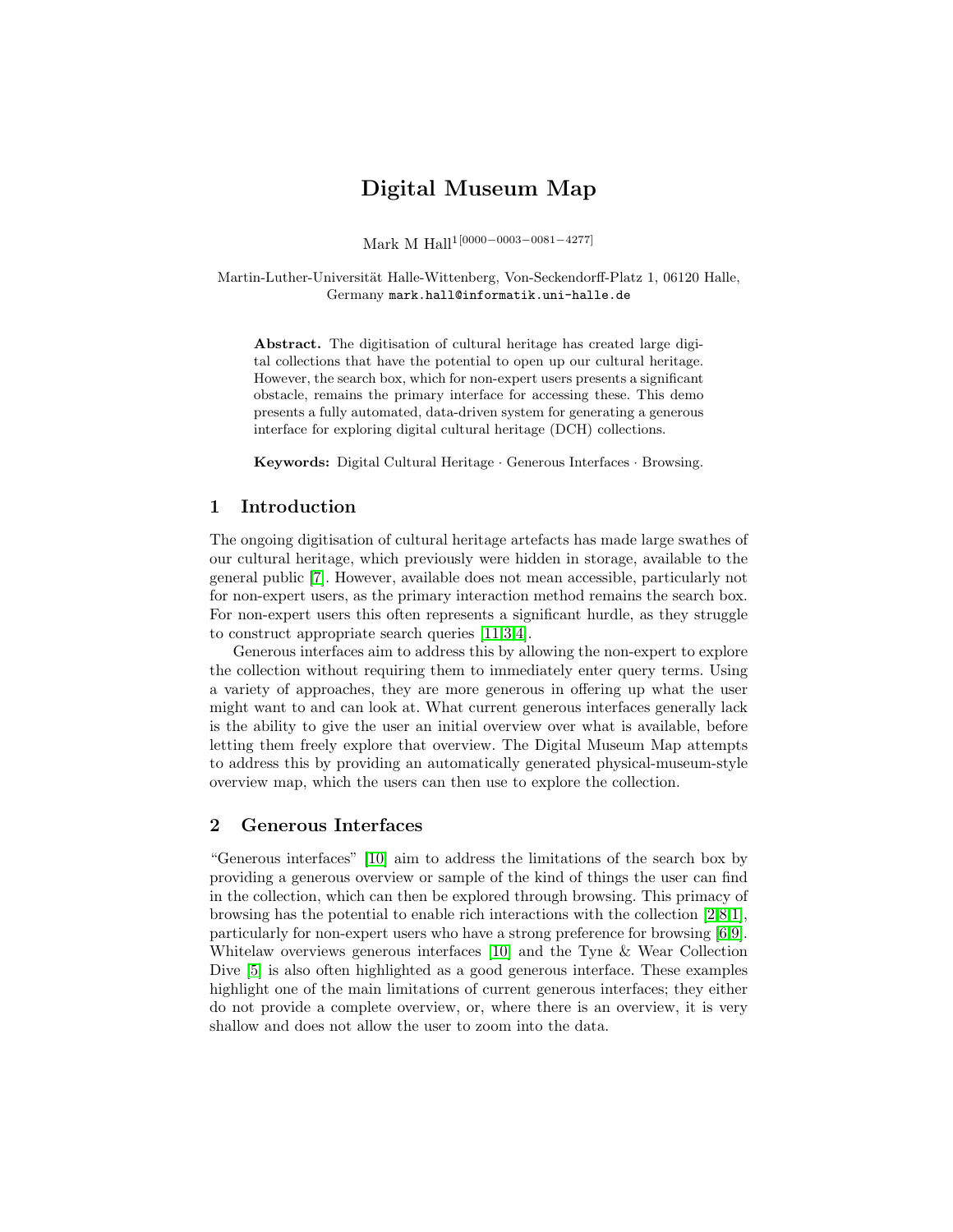## 3 Digital Museum Map

The Digital Museum  $\text{Map}^1$  $\text{Map}^1$  (DMM) system addresses these limitations by providing an initial overview visualisation that provides the user with an overview over what is available in the collection and which the user can then interactively zoom into to explore the collection.

Data Loading: The DMM is a fully automated and data-agnostic system, thus to apply it to any DCH collection, all that is needed is a custom loading component. In this demo the source data is a collection of 1962 items from the National Museums Liverpool's World Museum Egyptology collection. These cover a wide range of objects from personal jewellery to architectural elements drawn from all periods of ancient Egypt. The items in this collection are annotated with the following meta-data attributes: category, culture, materials, measurements, date made, place made, measurements, collector, and date collected. Not all items are annotated with values for all attributes and the map generation takes this into account when generating the overview.

Structure Generation: To generate the structure that underlies the DMM the system first generates a fully data-driven hierarchical organisational structure and then annotates each node in the structure with context information.

The basic principle of the hierarchical structure is to recursively split the data-set into individual "rooms" of around 50-70 items that belong together conceptually (as defined through their meta-data). The target room size is driven by the number of items that can easily be displayed in the interface without requiring too much scrolling. The splitting algorithm uses a recursive divideand-conquer approach together with a series of heuristics to automatically determine which attribute to use to split the data and how to group attribute values together to create cohesive nodes higher in the structure.

At each recursive step the algorithm analyses the distribution of attribute values for the current data sub-set to split. For each attribute it calculates how much of the data sub-set the attribute values cover and how many unique values that attribute has in the sub-set. It then chooses the attribute with the highest coverage and if there is a tie the one with the smallest number of attribute values as the attribute to use for partitioning.

The initial partitioning generally creates more than 10 nodes, many of which have few items, which would create a poor structure. Thus in the next step partition values are aggregated, either to create "rooms" with 50-70 items or at most 10 higher-level organisational nodes. Where the attribute has an intrinsic ordering (numeric, temporal, spatial) the values are first sorted using that ordering. Then consecutive values are grouped to achieve either the target room size or target number of nodes. Where there is no intrinsic ordering the values are sorted by the number of items assigned to each value. Then a round-robin approach is used to evenly distribute the values into the target number of nodes.

<span id="page-1-0"></span><sup>1</sup> Available at <https://museum-map.uzi.uni-halle.de>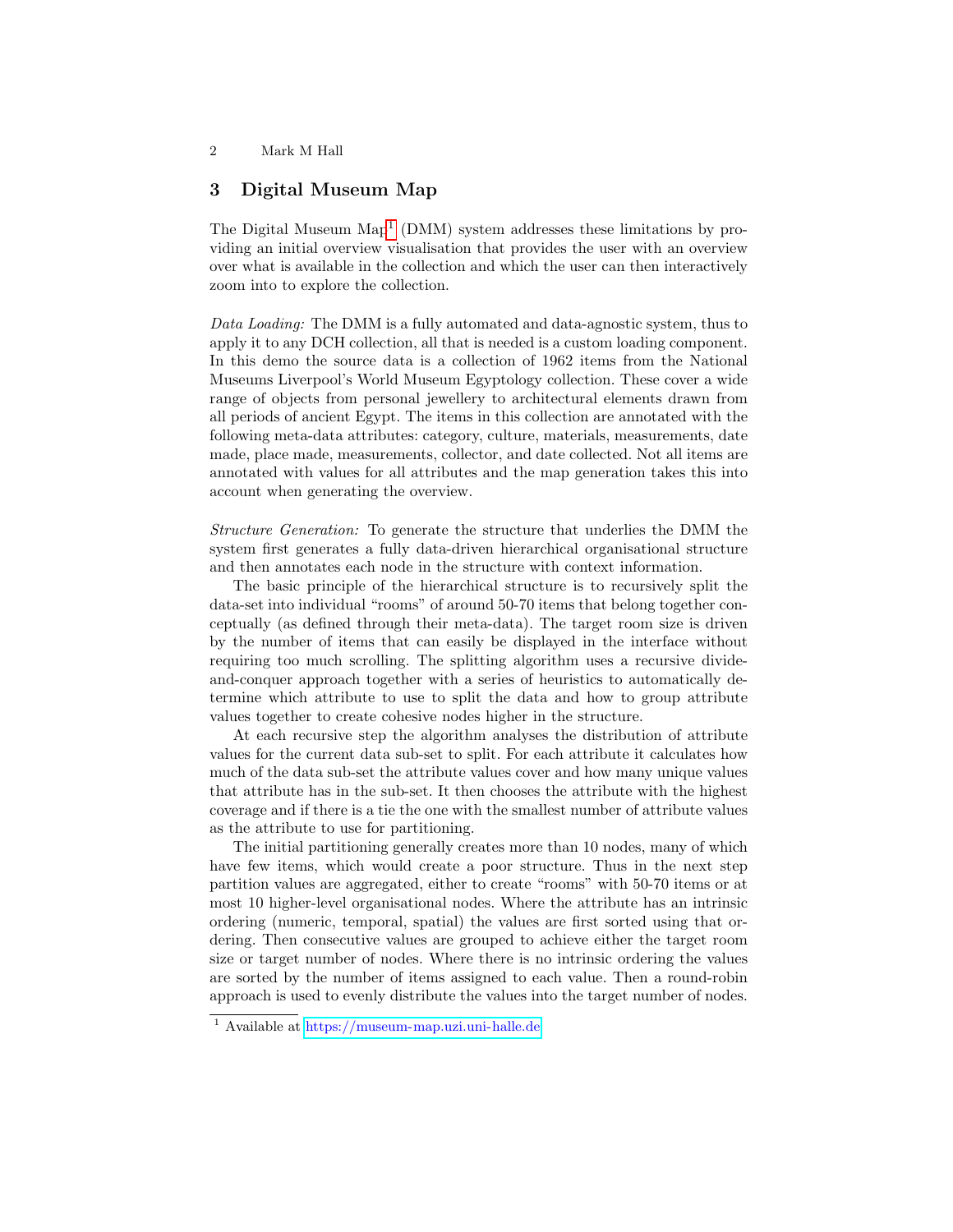After the organisational structure is generated, a title is assigned to each node. For ordered attributes, the first and last value are used, while for all other attributes all values are joined using commas. Each nodes is also annotated with context information drawn from Wikipedia.

Map Display: The resulting organisational structure forms the basis for the browser-based digital museum, which consists of three aspects: the museum map, the main item viewer, and the contextual information display (see Figure [1\)](#page-2-0). For the main item viewer the aim was to have a display that lets the user view a large number of items at the same time. Thus initially only the item images are shown. The user has to click on an image to see the item's detailed meta-data. This is driven by the experience of visiting a physical museum, where upon entering a room, the visitor can see all items from a distance, and can then choose which ones they want to look at in more detail.



<span id="page-2-0"></span>Fig. 1. (a) One "floor" of the museum map with the selected "room" highlighted and items shown on the right. (b) The item viewer showing details for one item.

The museum map provides an overview over the top two levels of the organisational structure, where each group in the top level becomes a "floor" of the digital museum, while groups from level two form "rooms" within the "floor". The visual size of the rooms represents the approximate number of items in that room. To place a room, the ratio between the number of items in the room to place and the number of items in the other rooms of the floor is calculated. The space in the "floor" is then split using these ratios. It is always the longer side of the free space that is split, to ensure a relatively even combination of vertical and horizontal splits. For each room, a sample of items are shown as small thumbnails to give an idea of what the room contains.

When the user selects a room on the map, the main display shows the items in that room. Additionally, in the bottom-left corner the contextual information is updated to list the Wikipedia articles that the room was annotated with.

### 4 Conclusion

The Digital Museum Map automatically generates a data-driven, explorable overview for any DCH collection. It uses a series of heuristics to recursively